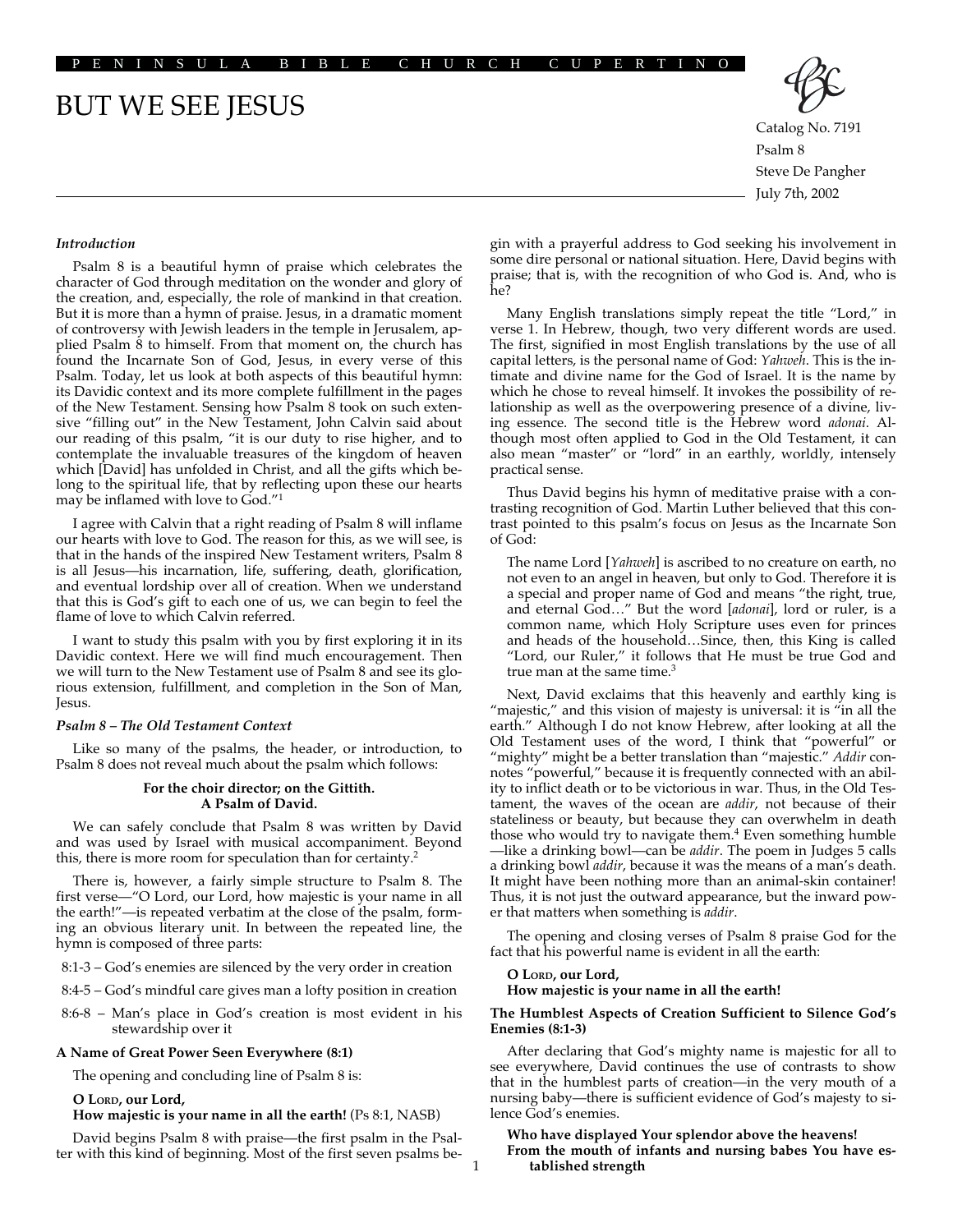#### **Because of Your adversaries, To make the enemy and the revengeful cease.** (Ps 8:1b-2)

The most confusing idea in this section is in 8:2, when David writes that the mouth of infants or nursing babes is said to "establish" God's "strength." It is not so much that the words themselves are difficult or that the manuscripts vary significantly. The issues center more on syntax—i.e., on establishing and understanding the text's meaning at the level of sentences.<sup>5</sup> The Hebrew words imply that an important foundation is being laid upon which the power of God is built and displayed. What does this mean? David is very close to providing what today we call the "argument from design"—i.e. the proof that there is a creator because the order and intricacy of creation demands it. David's insight comes, though, in his observation of the simple actions of young children. No one teaches a baby how to nurse, and yet the mouth instinctively knows what to do, and this display of the order and design in God's creation is sufficient to silence God's enemies, or make them "cease."6

The first section of Psalm 8, then, is a series of subtle but important contrasts. First, God's splendor "above the heavens" is compared to the activity of infants here on "earth below." Next, God's provision for the vulnerable life of infants is contrasted to the thrice-named powers of evil in the universe: adversaries, the enemy, the revengeful. Finally, as we have seen, the oral activity of infants is contrasted to the silence which comes when God's enemies "cease." So great is this silence that they cease to be significant. David doesn't even bother mentioning them in the rest of the hymn, for the most evident majesty of God in all aspects of creation has made their malignity meaningless.

In Matthew 21, we will see that at a moment when creation was indeed "in order," Jesus silenced the enemies of God with the "establishment of strength" offered in the praise of Israelite children.

#### **The Lofty Position of Man in Creation Due to God's Mindfulness and Care (8:3-5)**

By mentioning infants and God's enemies, David has begun his meditation on man and his place in God's created order. In verses 3-5, he contemplates how even though man appears small when compared to the vastness of the heavens, God still cares for and acts on man's behalf.

As a shepherd, David spent many nights awake under the heavens. The constellations of stars and the phases of the moon would have been second nature to him. Even after years of exposure, they still provoked wonder in his heart:

**When I consider Your heavens, the work of Your fingers The moon and the stars, which You have ordained; What is man that You take thought of him, And the son of man that You care for him? Yet You have made him a little lower than God, And You crown him with glory and majesty!** (Ps 8:3-5)

Have you ever seen the stars on a clear night, far away from the lights of the city? As a suburbanite, I recall vividly a few such occasions: once when camping near Lake Tahoe—a night on which the Milky Way looked like a blanket of soft cloud arching through the sky; once in Romania—a night of shooting stars and feelings of disorientation because the stars were so bright and numerous that the few constellations I usually recognize were lost in the heavenly blaze.<sup>7</sup> With such a vast and beautiful array before one's eyes, it is natural to feel small. But God does not let us make the mistake of equating size with significance. As a devotional book I have says, "Two men looked out into space. One said, 'Astronomically speaking, man is insignificant.' The other said, 'Astronomically speaking, man is the astronomer.'"8

What David expresses is similar, but his focus is on God. The vignette about astronomy shows that man has great mental capacity and is endowed by God with reason. David agrees, but focuses instead on how God cares for man even though he is small and frail.

David says that God's relationship to man is one of remembering and advocacy. The NASB translates as "takes thought" the Hebrew word *zakar*, which means "remember," a powerful Old Testament concept. But this is not the first time that something in the heavens has provoked God's memory. God placed the rainbow in the heavens after the destruction of the earth by water in the days of Noah, as a covenant sign, so that he would remember9 (*zakar*) his covenant with man and with all living creatures. Later, with Abraham and Moses, the stars provoked memory of God's covenant to make Abraham's descendants as numerous as the stars in the heavens.10 The kind of "remembering" here is not some vague "thinking about," but is a mental signpost that ignites active response in the one who remembers.<sup>1</sup>

Thus, God "remembers" man, and is moved by his love for him to act on his behalf. The action that he takes is expressed in the second phrase of Psalm 8:4, which the NASB translates as "care for." This is the Hebrew word *paqad*, a word with which Old Testament translators have a difficult time.12 *Paqad* has a wide variety of meanings: "number," "ordain," "visit," and even "punish." It implies action, even advocacy. When God engages in *paqad*, it means that he "comes to" or "visits." But the visit isn't usually one that includes casual conversation over a cup of coffee! When Joseph asks his brothers to bury his body in Canaan, he prophesies that God will "care for" (*paqad*) them sufficiently so that they will be able to leave Egypt and take his body to Canaan. Here, to "care for" means to bless and deliver from bondage.13 When Israel played the harlot in the wilderness, the Lord promises that when he does come to "care for" them, it will be to punish.14

When God thinks about man, he thinks about him in a way that excites his love and holiness. Man, according to Psalm 8, is not an accidental creature, crawling about the earth in slimeevolved meaninglessness. Rather, God remembers man and acts. God moves towards man in grace and holiness. He has given us a mission and he will not relent until that mission is fulfilled. Ultimately, as we will see when we look at the New Testament understanding of Psalm 8, this mission can only be fulfilled through the incarnation: unable to meet the demands of our covenant relationship with God, God remembers us and acts on our behalf. He sends his son as a man, indeed as the Son of Man, who feels the full weight of God's *paqad* on the cross.

David goes on to say that man has a very lofty position in God's majestic order of creation:

#### **Yet You have made him a little lower than God, And You crown him with glory and majesty!** (Ps 8:5)

Some of you will have different translations of verse 5 than the New American Standard Bible, from which I am reading. Instead of saying that man was made a little lower than "God," your version might say "angels" or "divine beings." Let me explain the issue that translators face regarding this verse. There is a common Hebrew word for God, *elohim*, that is plural in form. Well over two thousand times in the Old Testament this plural word obviously refers to God. Sometimes, however, *elohim* refers quite clearly to various "gods" (Judges 2:3). So, from the Hebrew alone, the translator is faced with an interpretive decision in verse 5.

But the issue is more complicated still. Probably in the first century B.C., some Jewish scholars in Alexandria in Egypt created a translation of the Old Testament into Greek. This version, which is called the Septuagint, became the most common translation of the Old Testament among Greek-speaking Jews, and was the "Bible of the New Testament Writers." By this I mean that most of the citations and allusions to the Old Testament in the New Testament are based on the Septuagint rather than on the Hebrew versions that existed at the same time. When the Septuagint translators came to Psalm 8:5, they translated *elohim* with the 2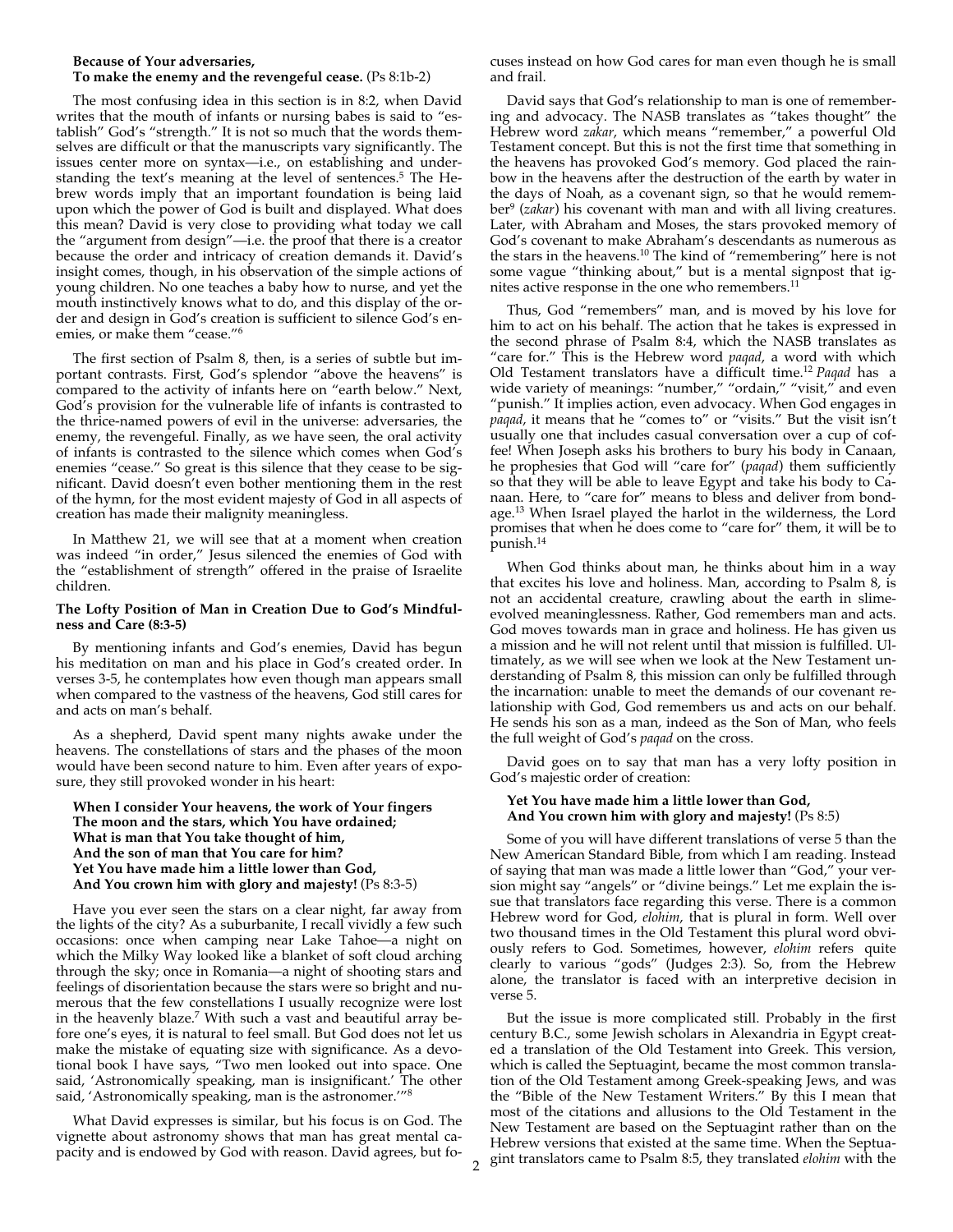Greek word *angelos*, a word which means angels or messengers, and was never used as a word for God. This is not some academic question with no "practical" implications. Thus we find that the choices made when translating the words of David in Psalm 8 can be influenced by historical and theological considerations that arose centuries after David's death.

For the immediate context of David's hymn, however, it may not matter which being or beings, man has been made "a little less than." For if we consider God or the angels, it is amazing how elevated a position man holds in God's majestic display of power in creation. If the comparison to the most exalted beings is not sufficient, then David caps it off by saying that God crowns man with glory and majesty. While I was studying these two words, a common picture kept coming up for me: Solomon. In I Kings 3:13, God promises "glory" to Solomon even though he did not ask for it when his reign over Israel began. The word in this verse for "majesty" is different from *addir*, the word used for God's majesty with which Psalm 8 opens and closes. Here the word seems to refer more to the outward adornment or physical manifestations that signal to everyone that before us we have a person of immense importance.

So, this is how God made man. Rather than being an insignificant speck, something very small compared to the vast beauty and orderliness of the heavens, man is, from the very point of his origins, significant in every way. His position is lofty; his appearance compelling. God has high regard for him, remembers him, and constantly acts on his behalf.

What is interesting to me about this is how one-sided a picture this is. We know only too well how corrupt and abusive mankind is. When I ponder the role of man in the created order, I find a paradox. The meditation of David in Psalm 8 cries out for completion or fulfillment. What man is there who has been clothed with glory and majesty and yet has not been marred by the ugliness of sin and its consequences? Who can live up to this lofty ideal and feel comfortable being compared to the transcendent loftiness of God? We will see in Hebrews 2 that Jesus, *the* Son of Man, can be the only answer to these questions.

#### **Man's Original Dominion Most Evident in His Rule over Creation (8:6-8)**

David provides an answer to these unspoken questions in verses 6-8. He says that man is most noble, is most himself, is most true to his created nature when he acts with dominion, or as steward, over the creation that God subjects to him.

**You make him to rule over the works of Your hands; You have put all things under his feet, All sheep and oxen, And also the beasts of the field, The birds of the heavens and the fish of the sea, Whatever passes through the paths of the seas.** (Ps 8:6-8)

It doesn't take much insight to notice here echoes from Genesis 1.15 In fact, almost all of the creation story, except for the creation of plant life, is meditated upon in Psalm 8. It is not too much to say that in this section, David reverts back to man's original mission upon earth before the fall: man was created to be a gardener and governor.16 The picture of domesticated cattle contrasts with the wilder birds of heaven and the more alien fish of the sea. Finally, in the odd phrase, "whatever passes through the paths of the sea," may be a reference to strange sea creatures and mythical monsters which lurk behind the creation account references scattered throughout the Old Testament.

I find it interesting how different people are attracted to different animals. My youngest daughter, Emily, loves everything about horses. It seems as though many, especially girls, share this enthusiasm. My delight is in birds. I love their cries and calls (except for those loud territorial cries of the mockingbird in the late spring and early summer that can wake me up from a dead sleep), their colors, and their delicate features. Some people have a passion for dogs. Whatever it may be, I think this is profoundly 3

instinctual in man. We were created by God to rule over earthly creatures. I think we would have had some fun and fantastic relations with the animals if it hadn't been for the Fall, which destroyed the peaceful sovereignty of man in this area.

Thus, "peaceful coexistence" or "man as one among the animals" is not the right way to think about what the most glorious and fulfilling relationship is between man and the animal world. Rather, texts like Genesis 1 and Psalm 8 make it clear that when man exercises loving and creative stewardship over the animals, we see a dim reflection of a long-destroyed image from the prefall Garden of Eden. This is why the Old Testament uses the word picture of the friendship of animals (the lamb lying down with the lion, etc.) to show what things will be like under the rule of the Messiah. This is why the New Testament speaks of all creation "waiting eagerly"17 for mankind to return to its proper pre-Fall role in creation. This is why so many of the saints in the early and medieval church are portrayed as living in harmonious relationship with animals.18

It would be unwise for us to leave this section without noting that the primary emphasis in Psalm 8 is not on the glory of the role of man, but is on the fact that God, as Creator, has ordained the world to be as he has created it. Throughout Psalm 8, this truth is emphasized by the repetition of words like ordained, established, made to, etc. It is the creative action of God that puts the created order "under the feet" of man. But it is only when we turn to the New Testament, and especially 1 Corinthians 15 and Ephesians 1, that we see how the ultimate subjection of the creation can only be to Jesus, through whom and for whom all things were created.

From his contemplation of the created order, and how the loving care of God places man in such an important role in that order, David returns to his initial exclamation of praise:

### **O LORD, our Lord,**

#### **How majestic is your name in all the earth!** (Ps 8:9)

#### *But We See Jesus—Psalm 8 in the New Testament*

Psalm 8 is used (quoted<sup>19</sup> or obviously referenced) at least four significant times in the New Testament. As mentioned earlier, Jesus uses Psalm 8:2 in a controversy with the chief priests and scribes, that Matthew records (21:16). Hebrews 2:5-10 contains not only a reference to Psalm 8:4-6 but a significant explanation of the psalm's meaning. And, finally, Psalm 8:6 is quoted in both 1 Corinthians 15:27 and Ephesians 1:22 to the effect that all dominion and power, not just governorship over the animal world, is subjected to Jesus.

In each case, I believe that what we find is the meaning of Psalm 8 stretched out, filled up, or completed in an extreme sense. In its Davidic context, Psalm 8 gives us a meditation on mankind. In the New Testament, the focus both narrows and grows bigger. In the New Testament, we see Jesus, and through him to mankind restored to his original position and mission in the universe.

Or, more appropriately still, it's like the incarnation. It is not just that Jesus was a good man: submissive to the will of God and obedient even unto death on the cross. Jesus is also more than man. He is the Son of Man, God Incarnate. So too, the meaning of Psalm 8 is not just stretched out, filled up, and made bigger in the New Testament. It becomes so big that it is transformed; it is completed in Christ.

#### **Psalm 8:2 and Matthew 21:15-17—***When Creation Sang the Praises of the Son of Man*

In Matthew 21, Jesus enters Jerusalem in triumph. Matthew's account is thick with Old Testament references as the true King returns to his City. Once inside the city gates, Jesus cleanses the temple of the money-changers and dove-sellers with the words of Isaiah and Jeremiah on his lips. In all the excitement, children were running around shouting, "Hosanna to the Son of David!"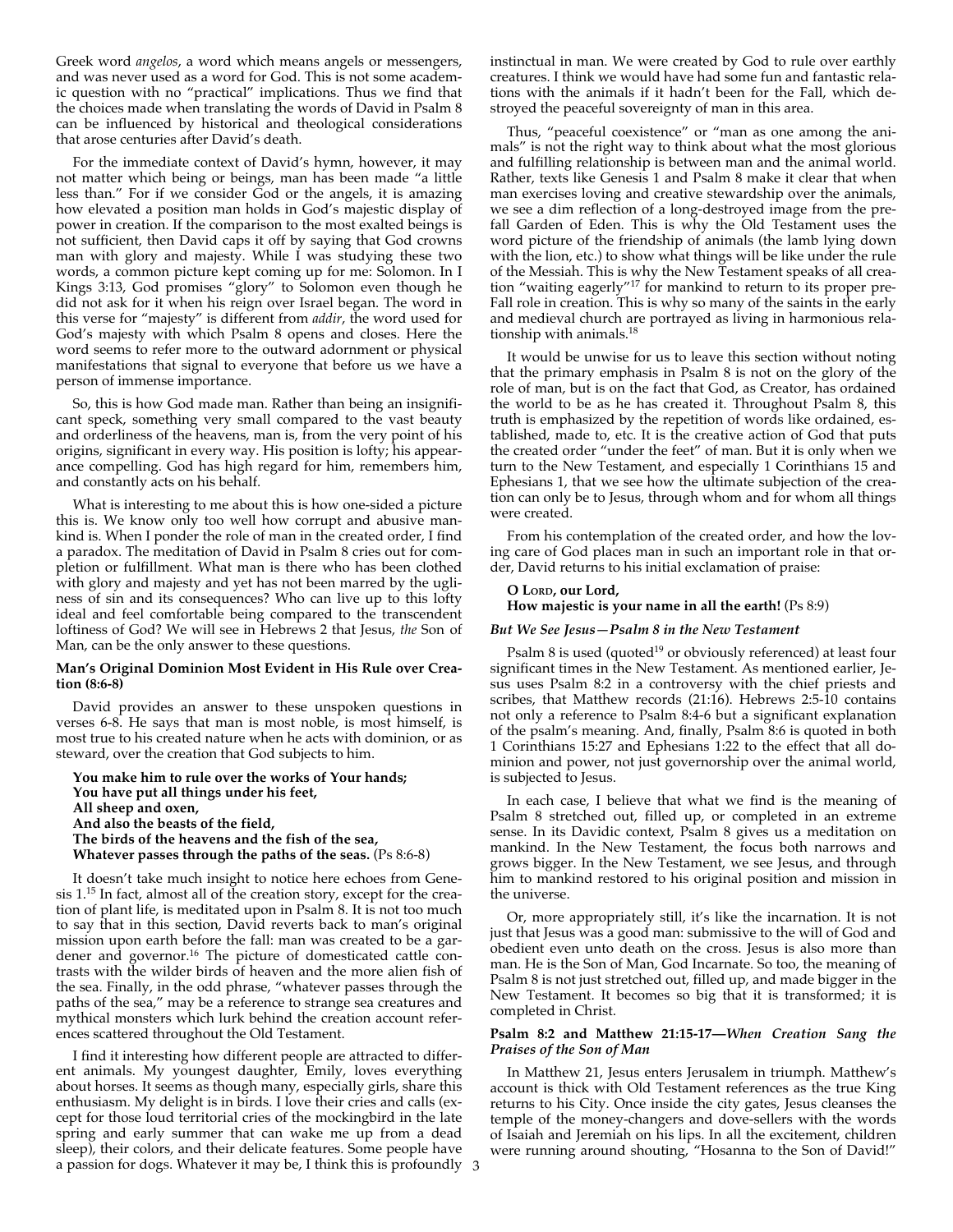The chief priests and scribes "became indignant" and confronted Jesus. Matthew records Jesus' response as a Septuagint-based citation of Psalm 8:2:

#### **And Jesus said to them, "Yes; have you never read, 'Out of the mouth of infants and nursing babies you have prepared praise for yourself'?" And he left them and went out of the city to Bethany, and spent the night there.** (Matt 21:16b-17)

When I first began to study Jesus' use of Psalm 8 here with the chief priests and scribes, I was taken aback. What is the connection between the meaning of the psalm, as David wrote it, and Jesus' authoritative use of it in controversy with the Jewish leaders in Jerusalem? But the more I have pondered it, the more profoundly appropriate I find it. As I learned when I studied Psalm 2, the triumphal entry of Jesus into Jerusalem, which we commemorate on Palm Sunday, is one of the few times in the pages of scripture when the Jews clearly "got it right": they recognized the King approaching his own royal city, and celebrated this wonderful fact openly and enthusiastically. It is a supreme moment of recognition of Jesus' royal majesty. So, when the praise goes up to heaven from the mouths of the young children in Jerusalem, God's created order is, for the moment, acting in accordance with the deepest designs of God's original plan for the universe: God's majestic name is being praised, his splendor is being openly displayed and recognized.

When the chief priests and scribes question this, they insinuate rather than directly raise the issue that troubles them: Who are you, Jesus? We hear and see all around us Israelites accepting you only as they should the Messiah, the Chosen One of God, the Deliverer of Israel. Are you the Messiah? Instead, they complain about the behavior of the children<sup>20</sup>: "Do you hear what these children are saying?" But Jesus responds creatively to the real question in their heart: "Absolutely, I hear them! Isn't the sound beautiful and their praise wonderful? The universe resounds with it because they are welcoming the King not only to his royal city, but to the very seat of worship here in the temple. No behavior could ever be more appropriate because every aspect of it is right. It fits in completely with the ordained purposes of God. Every time God's creation functions as it should, your reaction should be praise."

Matthew doesn't record that Jesus quoted any more of Psalm 8 on this occasion. But I would not be surprised if Matthew intends for us to understand by implication that Jesus was thinking about the next two lines of Psalm 8:

#### **Because of Your adversaries, To make the enemy and the revengeful cease.** (Ps 8:2b)

For, the chief priests and scribes make no answer. Jesus simply leaves them. They are silent. Very elegantly, then, Matthew uses Psalm 8 to underline who truly recognizes God and his work in the gospel narrative, and who God's enemies are, the ones who are not only blind, but also cannot speak against the bulwark of praise ordained by God through his creation.

Thus, for Jesus, Psalm 8 was most appropriately fulfilled when the children of Israel recognized him as King and Messiah. At that climactic moment, Psalm 8 was fulfilled in him, and he claimed it for himself. All was right with the universe in that moment, and the enemies of God ceased and were silent.

#### **Psalm 8:4-6 and Hebrews 2:5-10—***The Ultimate Act of Remembering and Caring*

The most extensive New Testament use of Psalm 8 occurs in Hebrews 2:5-10. The argument in the first part of Hebrews is the superiority of Jesus' ministry, as the Son of God, when compared to the angelic ministry which God has used at other times and other ways in history. Among the marks of the superiority of Jesus' ministry is the fact that God never subjected "all things," including the "world to come," to angels, but only to his son, Jesus:

**For He did not subject to angels the world to come, concerning which we are speaking. But one has testified some-**4

#### **where, saying,**

**What is man, that you remember him? Or the son of man, that you are concerned about him? You have made him for a little while lower than the angels; You have crowned him with glory and honor, And have appointed him over the works of your hands; You have put all things in subjection under his feet.**

**For in subjecting all things to him, He left nothing that is not subject to him. But now we do not yet see all things subjected to him. But we do see Him who was made for a little while lower than the angels,** *namely***, Jesus, because of the suffering of death crowned with glory and honor, so that by the grace of God He might taste death for everyone. For it was fitting for Him, for whom are all things, and through whom are all things, in bringing many sons to glory, to perfect the author of their salvation through sufferings.** (Heb 2:5-10)

For the author of Hebrews, Psalm 8 is about Jesus. He says that Jesus became a "little lower than the angels" when he took on human flesh in the incarnation. The "crowning with glory and honor" of which the psalmist speaks is clearly seen in Jesus' suffering and death. Psalm 8 is not merely about mankind, but about a man who most beautifully and powerfully became what all mankind was created, but utterly failed, to be. While David was filled with praise when he contemplated God's faithful remembrance of mankind, we live on the other side of the most incredible act of remembrance that God has undertaken so far in history: the incarnation. For God so loved the world that he sent his only begotten Son—by making him a little lower than the angels—so that he would suffer and die for us. But, the writer points out, Jesus' suffering and dying was the opening of a door through which we can walk by faith, by believing that this Jesus is the one who came, who suffered, and who died in place of us on the cross. David was right to praise God for what he saw in the created order, and in mankind's place in it. We are right to praise God more exceedingly still for the utter fulfillment of mankind's position and mission in the created order, when we see Jesus.

And what is it in Jesus that we see? The writer to Hebrews is brutally honest here. We don't see everything happy, the universe tied up with a neat little bow. No, we see suffering. For it was appropriate, says the writer, for God, "for whom are all things, and through whom are all things, in bringing many sons to glory, to perfect the author of their salvation through sufferings."

In order to complete his purposes in creation, God has redeemed man through suffering—first, the suffering of Jesus, and next, through our own suffering as we take up the cross and follow him.

I don't know about you, but texts like this make me come to a complete stop in the deep places of my understanding and feelings. I have to forego all other distractions for my mind to begin to grapple with what it means for God to love me this much, that he would let his son suffer so much – for me. And as my mind grapples, my heart begins to burst with gratitude and love. What kind of response can I make to this loving God, who has spared no price to bring me to glory, a thing that I walk away from, in filthy defiance, time after time? Yet he keeps pursuing his mission in me, and he will not fail.

#### **Psalm 8:6 and 1 Corinthians 15:27—***The Full Glory of Creation*

In 1 Corinthians 15, Paul is arguing about the resurrection being essential to Christianity: "and if Christ has not been raised, then our preaching is vain, your faith also is vain" (15:14). And again, "if Christ has not been raised, your faith is worthless; you are still in your sins" (15:17). Moving from this crucial point to describe the order of the final things, Paul uses Psalm 8:6 to show that, eventually, all things, even death, will be subjected to Jesus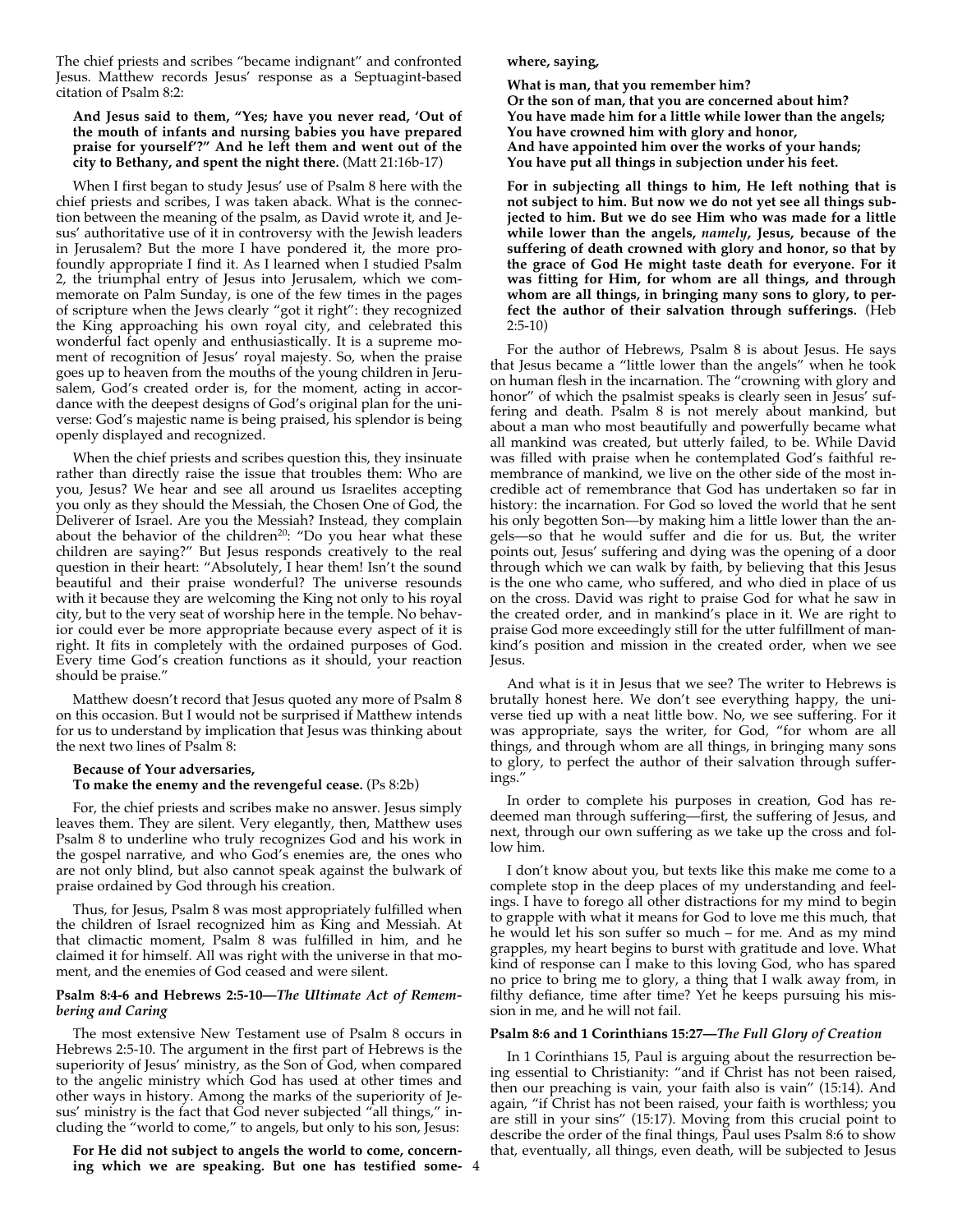the Son, who in turn will be subjected to the Father, "so that God may be all in all" (15:28).

Once again, the attribution of meaning in Psalm 8 to Jesus is absolute. Where we might have been tempted to see in the words of David a hymn of praise for God as shown through man's stewardship over the created order, we are forced by Paul to see the ultimate sense or application of this idea in Jesus. The ultimate steward over the creation, appropriately, is the one through whom and by whom all things were created. Coming in the flesh to save us, Jesus suffered and died on our behalf. Then, at the moment of his resurrection, all history begins to work backwards towards its glorious beginning before the fall. Hear Paul's words:

**But now Christ has been raised from the dead, the first fruits of those who are asleep. For since by a man** *came* **death, by a man also** *came* **the resurrection of the dead. For as in Adam all die, so also in Christ all will be made alive. But each in his own order: Christ the first fruits, after that those who are Christ's at His coming, then** *comes* **the end, when He hands over the kingdom to the God and Father, when He has abolished all rule and all authority and power. For He must reign until He has put all His enemies under His feet. The last enemy that will be abolished is death. For "he has put all things in subjection under his feet." But when He says, "All things are put in subjection," it is evident that He is excepted who put all things in subjection to Him. When all things are subjected to Him, then the Son Himself also will be subjected to the One who subjected all things to Him, so that God may be all in all.** (1 Cor 15:20-28)

To show the ultimate example of rule in all of history, Paul, guided by the general principle of man's ruling over the creation as expressed in praise in Psalm 8, sees Jesus who "must reign until He has put all His enemies under His feet."21

#### *Conclusion*

So what are we to make of Psalm 8? How can we apply it to our lives? In one sense, there is only one application: Praise! As a hymn of praise, this text does not offer us a five-step program for how we should love our neighbors, or provide details on what we need to do to right the world's social injustices. But if we remember what, how, and why Psalm 8 praises God, I think we will find at least three things our hearts and minds desperately need:

First, it is good and right to see the hand of God in the created world and praise him for it. What a wonderful discipline it would be to have every manifestation of nature, every cloud, blade of grass, singing bird, or breath of wind recall to our conscious thinking the sovereign majesty of God. As we have seen, Psalm 8 takes us beyond this. The design and order in creation point us inevitably back to the creator. When we declare this openly, with the innocence and power of the children who recognized Jesus as the Messiah, we become building blocks in the foundation of strength that displays the majesty of God in all the earth.

Second, when we contemplate the Scriptures, we should be constantly finding our Lord Jesus Christ. This is a tremendous and life-long challenge when faced with intellectual and spiritual integrity. But, as Psalm 8 indicates, God remembers man, and visits him. This active love of God directed toward man is fulfilled exhaustively in Christ. The Scriptures are the written record of this active love, and if I fail to find Christ in them, then I am blind and deaf indeed.

Finally, Psalm 8 asks us to join an on-going story. When Jesus fulfilled his redemptive task on the cross and left that empty tomb, he opened the way for us to join him in restoring ourselves to our original role in creation. We join him by faith; we work and suffer with him in love; and, that we will be redeemed with him, is our glorious and most sure hope. On a daily basis, this restoration of our humanity consists primarily in suffering, as he

day-by-day molds us into the "little lower than God" beings we were created to be. Someday, all things will be subjected to him. In that day, we will not see with the eyes of faith. We will not praise with a mortal mouth. But with all hopes fulfilled and with new and glorified bodies we will declare:

*O LORD, our Lord, How majestic is your name in all the earth!*

*© 2002 Peninsula Bible Church Cupertino*

1. Calvin, *Commentary on the Book of Psalms,* Vol. 1 (repr. Grand Rapids: Baker, 1996), 108.

2. One speculation that I find very appropriate and attractive (though not conclusive) is that the Hebrew word *gittith* refers to wine presses. Did the Israelites sing Psalm 8 as they trod on the grapes that would yield an abundant supply of wine? If so, the earthy, natural wonder and gratitude for God's gifts to man in nature found a marvelous fulfillment!

3. *Luther's Works, Vol. 12, Selected Psalms I* (St Louis: Concordia, 1955), 99.

4. Perhaps the best translation for *addir* is "awful," but this word has shifted in meaning in modern English and no longer connotes its basic meaning of "full of awe." On the other hand, "awful" does not, even in its older sense, convey the notion of nobility, which is associated with *addir*. See especially the uses of *addir* in Jeremiah 14:3 and 25:34-36. Nahum 2:5 and 3:18 use *addir* in a similar way.

5. Derek Kidner, *Psalms 1-72*, Tyndale Old Testament Commentaries (Downers Grove: Inter-Varsity, 1993), 66-67, as usual, has even-handed and insightful comments.

6. The NIV and NRSV both use "silence." The Hebrew word, *shabat*, is the familiar word which gives us "Sabbath" and means, fundamentally, cease, desist, or rest.

7. If you want to think about the moon, stars and planets in a new way, read C. S. Lewis' space trilogy, but especially the first book *Out of the Silent Planet.* Lewis' blending of medieval cosmology with "modern" ideas has been inspirational for me. During the trip to Romania mentioned here, I wrote a poem, inspired by what I've learned from Lewis, about the moon. Whenever I see a full moon today, I recall that full moon which rose about ten o'clock each night in Romania and dimmed the lights of all the stars around it.

*A Greeting For The Moon When She Rises*

We salute you, Silver Sister, Great but lesser light who rules the night Scarred face, patient gaze Military outpost of the Ancient of Days

We greet you, Silver Sister, Reflecting brightness not your own Deadly bright, bright in death Crystal wind of frozen breath.

We recognize you, Silver Sister, Battleground of demons grim Our souls, your face Tombs seeking God's embrace.

8. *The One Year Book of Psalms*. Devotionals written by William J. Petersen and Randy Petersen (Wheaton: Tyndale House, 1999). The quotation above is for the second entry on Psalm 8, the reading for January 13.

5 9. Genesis 9:14-16 says,